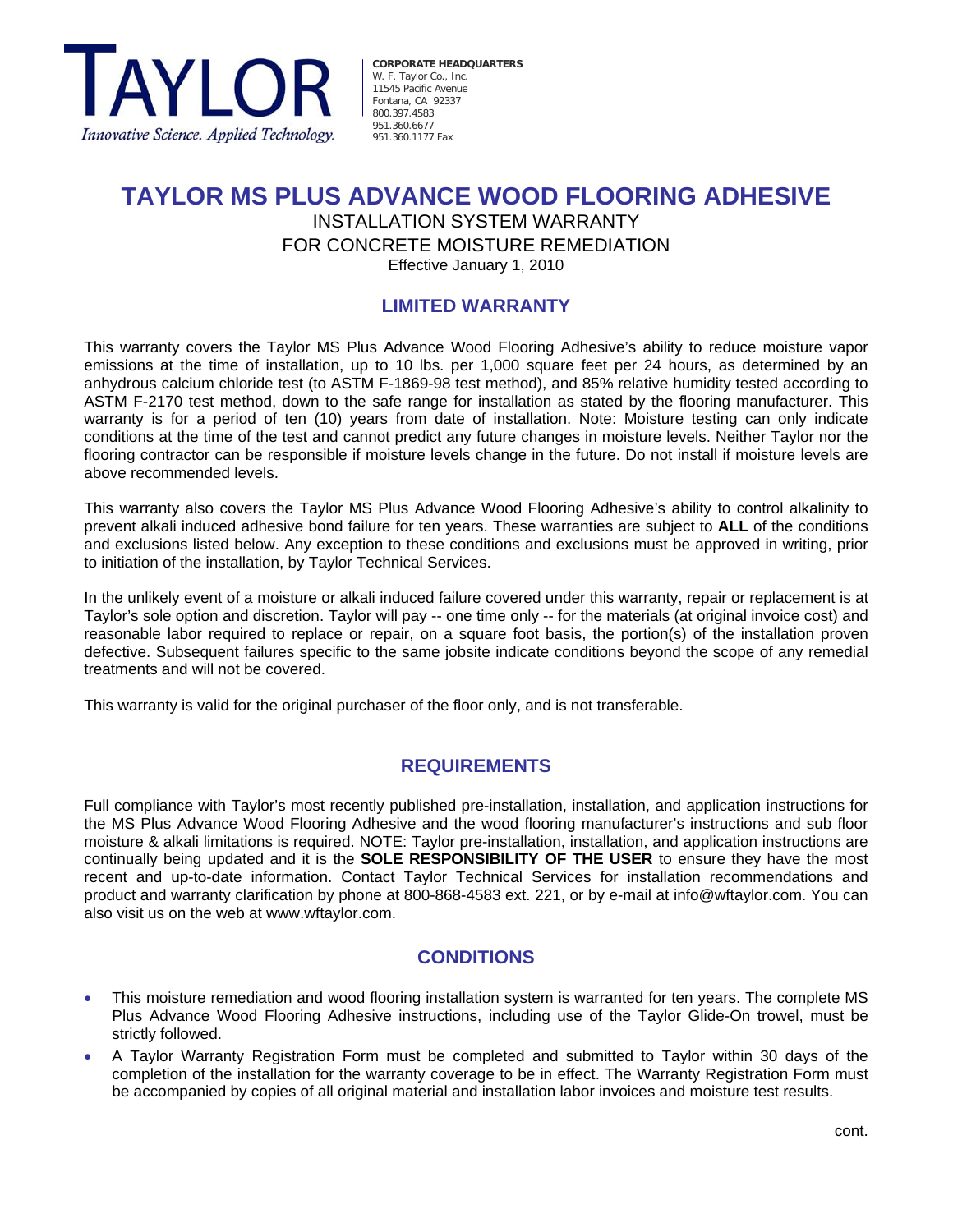**TAYLOR MS PLUS ADVANCE WOOD FLOORING ADHESIVE**  INSTALLATION SYSTEM WARRANTY FOR CONCRETE MOISTURE REMEDIATION Effective January 1, 2010 Page 2 of 3

- Failure to send all required documentation within the specified time period of 30 days will void warranty coverage.
- The MS Plus Advance Wood Flooring Adhesive, used as a moisture inhibitor and for wood flooring installation, may not be used with any competitive products. Use of any competitive products in conjunction or contact with MS Plus Advance Wood Flooring Adhesive voids **ALL** warranties.
- All moisture testing, application of the MS Plus Advance Wood Flooring Adhesive, and floor covering installation must be done in a fully enclosed building with the HVAC operational and running for at least 72 hours before, during, and after the installation. The installation site temperature and relative humidity must be controlled between 65-95° F & 30-60% RH, subject to the floor manufacturer's requirements.
- Prior to application of the MS Plus Advance Wood Flooring Adhesive, anhydrous calcium chloride moisture vapor transmission tests per ASTM F-1869-98 test method must be performed. Three tests must be run for the first 1000 square feet and an additional test for each additional 1000 square feet of installation area. Each moisture test location and test result should be plotted, identified and recorded.
- If the alternative relative humidity testing is used, the testing must be done in accordance with ASTM F-2170 test method. This method also requires three tests be run for the first 1000 square feet and an additional test for each additional 1000 square feet of installation area. Each moisture test location and test result should be plotted, identified and recorded.
- Anhydrous calcium chloride testing and relative humidity testing as detailed above are the **ONLY** acceptable moisture test methods for the MS Plus Advance Wood Flooring Adhesive.
- New construction concrete must be cured for at least 28 days prior to moisture testing and subsequent application of MS Plus Advance Wood Flooring Adhesive.
- The concrete surface must be bare and clean of all contamination to allow the proper bonding of the MS Plus Advance Wood Flooring Adhesive to the concrete. The concrete **MUST BE** well sanded with 30 grit sand paper, or diamond ground, to ensure a totally clean and open concrete surface. The concrete must be free of any dust, dirt, oil, paint, dry wall mud, grease, old adhesive or **ANY** foreign substance, including curing compounds, bond breakers, liquid adhesive removers or strippers, & sealers of **ANY** type, which would interfere with the ability of the MS Plus Advance Wood Flooring Adhesive to bond to the concrete surface. It is the **SOLE RESPONSIBILITY** of the installer/contractor to ensure and confirm that the concrete surface is clean and sound prior to application of the MS Plus Advance Wood Flooring Adhesive.
- Any floor leveling or patching must be performed prior to application of the MS Plus Advance Wood Flooring Adhesive, and in strict accordance with the floor leveler manufacturer's instructions.
- Taylor 2025 Universal Primer must be used over **ALL** gypsum levelers or patches prior to MS Plus Advance Wood Flooring Adhesive application to prevent over-absorption of adhesive and to reduce dust.
- **NOTE:** Taylor 2025 Universal Primer is intended only for the reasons stated above, and is not a remedy for the tendency of gypsum based levelers and patches to fracture or crumble under use. Such degradation of gypsum levelers and patches is beyond the scope and intent of both the Taylor 2025 Universal Primer and the Taylor MS Plus Advance Wood Flooring Adhesive, and such subsequent degradation voids all warranties.
- An effective and intact vapor barrier membrane, rated appropriate for the floor covering being installed, and conforming to ASTM E-1745 specifications, **MUST BE IN PLACE** beneath the concrete. Lack of an intact vapor barrier beneath the concrete voids all warranties.
- The concrete slab must be constructed in accordance with ACI 302.1R-96, The Guide for Concrete Floor & Slab Construction.
- All Taylor published pre-installation, installation, and application instructions for the MS Plus Advance Wood Flooring Adhesive must be strictly adhered to with no deviation, as well as strict adherence to the preparation and installation instructions of the flooring manufacturer.
- Failure to meet any of the conditions above will void the warranty.

Warranty Exclusions on following page